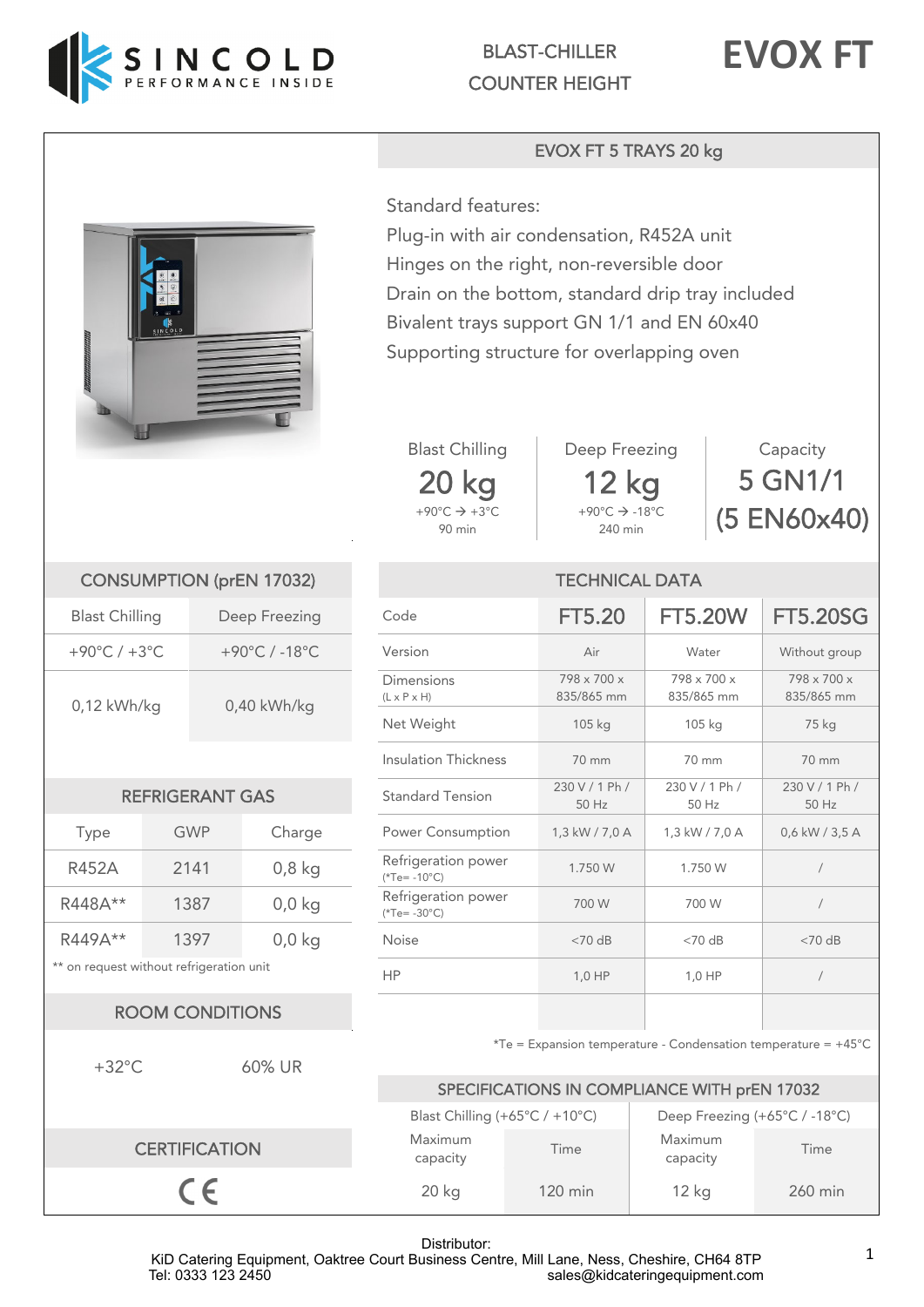

# BLAST-CHILLER COUNTER HEIGHT

# **EVOX FT**



### Distributor: